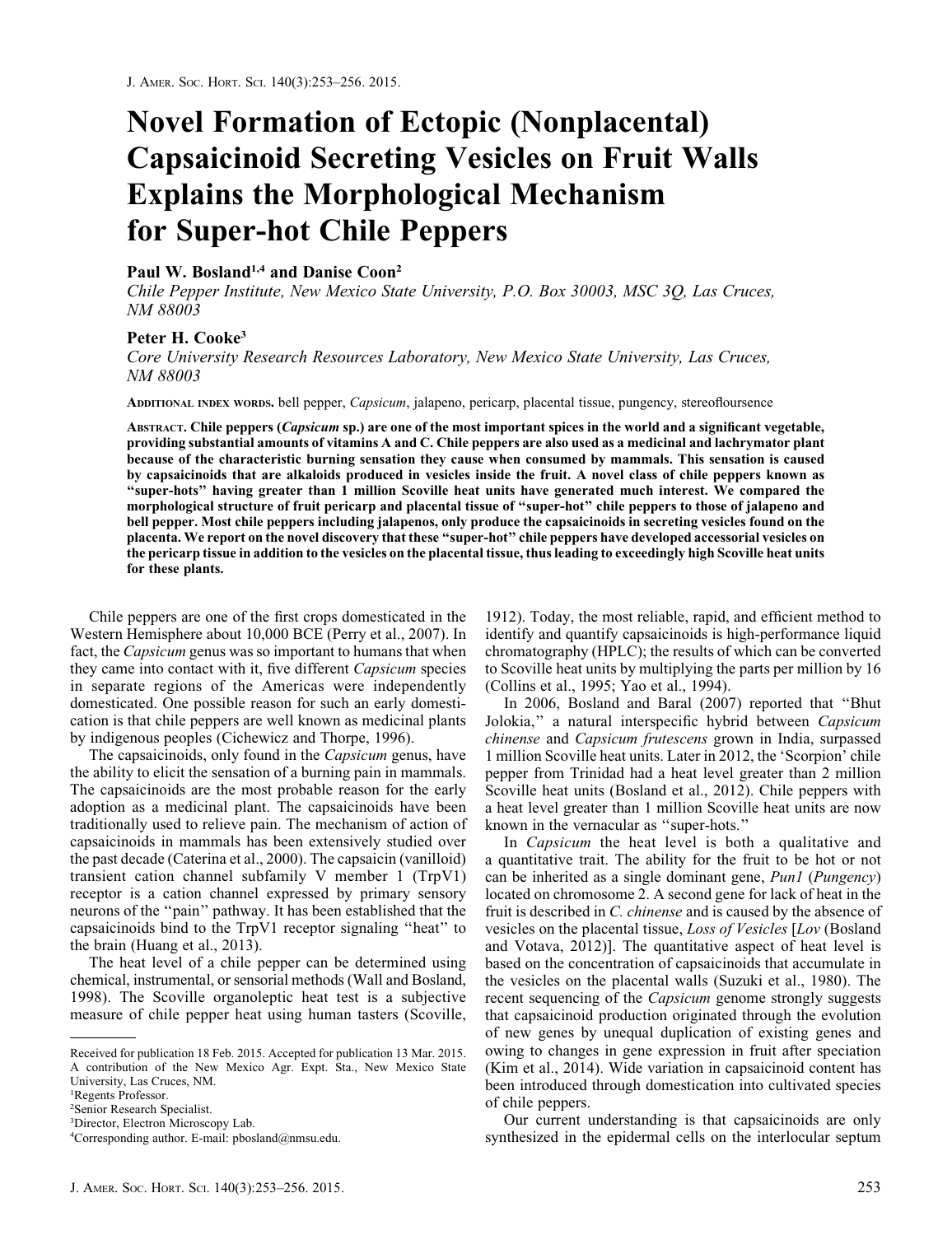(placenta) and are stored in elevated vesicles only on the surface of the placental tissue in a *Capsicum* fruit (Ancona-Escalante et al., 2013; Fujiwake et al., 1980; Keyhaninejad et al., 2014). The interlocular septum defines the fruit locules and is derived from the tissue connecting the placenta to the pericarp (Esau, 1977; Iwai et al., 1979; Judd et al., 1999). The epidermal cells of the interlocular septum have been implicated in capsaicinoid biosynthesis based on morphological changes during fruit development and the existence of osmiophilic granules in these cells (Furuya and Hashimoto, 1954; Ohta and Chuong, 1975; Suzuki and Iwai, 1984). When the cellular structure of the placenta was examined using a light microscope (Fujiwake et al., 1980), it was noted that distinctive morphological changes occurred in the placenta during the maturation. Epidermal protrusions or blisters arise from the lifting and splitting of the cuticle layer from the cell wall during the filling of subcuticular cavities with the oleoresin capsaicinoid (Rao and Paran, 2003; Rowland et al., 1983; Zamski et al., 1987). Heat associated with seeds is due to the small amounts of capsaicinoids detected on the seeds due owing to surface contamination during dissection (Huffman et al., 1978).

We report on the widespread distribution of vesicles on the entire pericarp to explain the exceedingly high Scoville heat units of the ''super-hot'' chile peppers.

#### Materials and Methods

Fruit of the cultivars Trinidad Moruga Scorpion, Trinidad Scorpion, Bhut Jolokia, Early Jalapeno, and Keystone bell pepper were all harvested at the horticulturally mature fruit stage and carefully dissected along the locular septa, exposing the locules. The pericarps lining the locules were carefully removed so the placental tissue would not be disturbed. The pericarp and placental tissues were then oven-dried separately from one another at 42  $\mathrm{^{\circ}C}$  until tissues were completely dry. After drying, the samples were ground according to the American Spice Trade Association method (ASTA, 1997). The capsaicinoid content in placenta and pericarp tissue of each selected fruit was evaluated. Capsaicinoids were quantified with HPLC according to the method reported by Collins et al. (1995).

For the microscopic observations, three fruit pods of each cultivar were harvested. The distribution of oleoresin in capsaicinoid-containing vesicles on the pericarps and placentas was examined both with reflected white light from a ring lamp and by epifluorescence optics using a stereofluorescence microscope (model M165FC; Leica Microsystems, Buffalo Grove, IL), equipped with an external light source (model EL6000), for viewing fluorescence and a color charge-coupled

device (CCD) camera (model DFC 310) for collecting digital images through the integrated application software. Vesicles associated with the placentas and septa of locules in pungent cultivars of chile peppers can be identified through the fluorescent properties of the capsaicinoids (Rao and Paran, 2003; Rowland et al., 1983; Zamski et al., 1987). Typically, the oleoresin containing capsaicinoids fluoresces blue or green-yellow in the range of 530– 600 nm when excited with violet or

blue light or when measured in the emission spectrum mode using a confocal microscope (Cooke, personal observation). A green fluorescent protein 1 (gfp1) filter set was used to examine the tissues for oleoresin capsaicinoid fluorescence. When viewed with a gfp1 filter set, the vesicles on placentas and locular septa were uniquely fluorescent, except for a uniform and bright autofluorescence from the surfaces of the seeds. Hence we used the gfp1 filter set ( $ex = 425$  nm, pass  $>480$  nm) to visualize and measure the extent and distribution of capsaicinoid containing vesicles selectively and estimate the amounts of vesicular areas in the dissected fruit pods. Digital color images were converted and calibrated into gray level images, ''surface flattened,'' and threshold segmented by eye to match fluorescent areas using Fovea Pro 4 plug-ins (Reindeer Graphics, Asheville, NC) in a PhotoShop CS4 Extended graphics software program (Adobe Systems, San Jose, CA).

#### Results

Each of the ''super-hot'' cultivars tested had significant amounts of capsaicinoids in the pericarp samples as well as in the placenta samples from the dissected fruit pods, resulting in a Scoville heat unit rating for pericarp and placenta separately (Table 1). 'Early Jalapeno', a hot Capsicum annuum jalapenotype chile pepper, had 0 Scoville heat units rating for the pericarp analysis, whereas the placental tissue had a positive Scoville heat units rating. The bell pepper, 'Keystone', with the genetic allele, pun-1, which is unable to produce the capsaicinoids, and known for not having any heat, had zero Scoville heat units ratings for both the pericarp and placenta.

Each of the ''super-hot'' cultivars observed with a stereofluorescence microscope showed individual vesicles containing capsaicinoids throughout the pericarp and placental tissues. With the gfp1 filter set, the vesicles were uniquely fluorescent (Figs. 1 and 2). The ''super-hot'' cultivars all had very large

Table 1. The Scoville heat units (SHU) for each Capsicum cultivar tested individually for pericarp and placenta tissues.

|                      | Pericarp heat | Placenta         |
|----------------------|---------------|------------------|
| Cultivar             | level (SHU)   | heat level (SHU) |
| Trinidad Moruga      | 1,487,088     | 1,131,035        |
| Scorpion             |               |                  |
| Trinidad Scorpion    | 1,233,250     | 1,278,392        |
| Bhut Jolokia         | 311,207       | 1,332,789        |
| Early Jalapeno       | 0             | 16,155           |
| Keystone bell pepper | 0             | 0                |



Fig. 1. Capsaicinoid vesicles in the pericarpal tissue of the superhot chile pepper cultivars: (A) Trinidad Moruga Scorpion, (B) Trinidad Scorpion, and (C) Bhut Jolokia taken with a stereo-fluorescence microscope.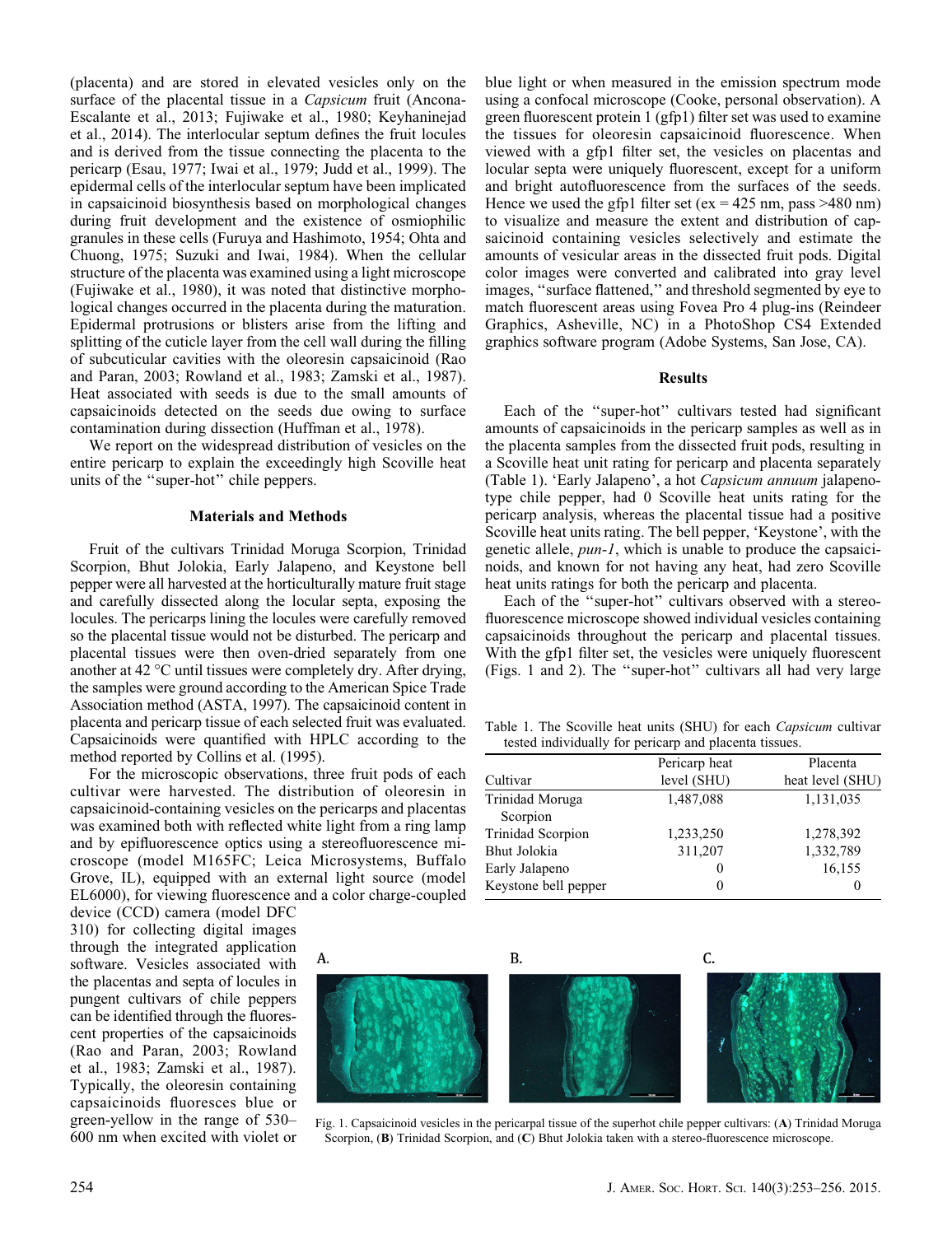

Fig. 2. Stereo-fluorescence microscopy of the chile pepper cultivars: (A) Early Jalapeno pericarp showing no capsaicinoid vesicles, (B) Early Jalapeno placenta showing vesicles containing capsaicinoids, and (C) Keystone bell pepper pericarp showing no vesicles.

percentages of the pericarp covered with vesicles (i.e., 'Moruga Scorpion'  $\geq 60\%$ , 'Trinidad Scorpion'  $\geq 54\%$ , 'Bhut Jolokia'  $\geq$ 43% in projected areas of about 200–500 mm<sup>2</sup> of pericarps), whereas the pericarps of 'Early Jalapeno' and 'Keystone' bell pepper had no detectable fluorescence, indicating no capsaicinoids were formed. In addition, 'Orange Habanero' fruit walls were examined, and no vesicles were seen (P. Cooke, personal observation).

#### **Discussion**

The heat, or burning sensation is an important and distinguishing chile pepper quality trait, and the most unique for chile peppers. Understanding how to regulate and increase the Scoville heat unit levels in chile peppers is of interest to food and industrial processing industries. In this study, it was determined by HPLC and auto-fluorescence, that the three ''super-hot'' cultivars, Trinidad Moruga Scorpion, Trinidad Scorpion, and Bhut Jolokia have very high levels of heat because all produce vesicles containing capsaicinoids on the entire pericarpal tissues in the fruit. This is the first report demonstrating that capsaicinoid producing vesicles are expressed on the pericarp tissue. ''Super-hot'' chile peppers are created by a novel phenotype and genotype that allows for capsaicinoid secreting vesicles to form on the pericarp tissue. These results will be important to plant breeders, food processors, and the capsaicinoid extraction industry.

#### Literature Cited

- Ancona-Escalante, W. del R., F.M. Baas-Espinola, L.A. Castro-Concha, F.A. Vazquez-Flota, M. Zamudio-Maya, and M.L. de Miranda-Ham. 2013. Induction of capsaicinoid accumulation in placental tissues of Capsicum chinense Jacq. requires primary ammonia assimilation. Plant Cell Tissue Organ Cult. 113:565–570.
- American Spice Trade Association. 1997. Official analytical methods of the American Spice Trade Association. Amer. Spice Trade Assn., Englewood Cliffs, NJ.
- Bosland, P.W. and J.B. Baral. 2007. 'Bhut Jolokia'–The world's hottest known chile pepper is a putative naturally occurring interspecific hybrid. HortScience 42:222–224.
- Bosland, P.W., D. Coon, and G. Reeves. 2012. 'Trinidad Moruga Scorpion' pepper is the world's hottest measured chile pepper at more than 2 million Scoville heat units. HortTechnology 22:534–538.
- Bosland, P.W. and E.J. Votava. 2012. Peppers: Vegetable and spice capsicums. CAB Intl., Wallingford, UK.
- Caterina, M.J., A. Leffer, A.B. Malmberg, W.J. Martin, J. Trafton, K.R. Petersen-Zeitz, M. Koltzenburg, A.I. Basbaum, and D. Julius. 2000. Impaired nociception and pain sensation in mice lacking the capsaicin receptor. Science 288:306–313.
- Cichewicz, R.H. and P.A. Thorpe. 1996. The antimicrobial properties of chile peppers (Capsicum species) and their uses in Mayan medicine. J. Ethnopharmacol. 52:61–70.
- Collins, M.D., L. Mayer-Wasmund, and P.W. Bosland. 1995. Improved method for quantifying capsaicinoids in Capsicum using high-performance liquid chromatography. HortScience 30:137–139.
- Esau, K. 1977. Anatomy of seed plants. Wiley, New York, NY.
- Fujiwake, H., T. Suzuki, and K. Iwai. 1980. Intracellular localization of capsaicin and its analogues in Capsicum
- fruit. The vacuole as the intracellular accumulation site of capsaicinoid in the protoplast of Capsicum fruit. Plant Cell Physiol. 21:1023– 1030.
- Furuya, T. and K. Hashimoto. 1954. Studies on Japanese Capsicum. Distribution of capsaicin-secreting organs in Capsicum plant. J. Pharmaceutical Soc. Jpn. 74:771–772.
- Iwai, K., T. Susuki, and H. Fujiwaki. 1979. Simultaneous microdetermination method of capsaicin and its four analogues by HPLC and GC/MS. J. Agr. Food Chem. 172:303–311.
- Huang, F., J.Y. Xue, A.Q. Jiang, and H.-L. Zhu. 2013. Capsaicin and its analogues: Structure-activity relationship study. Curr. Med. Chem. 20:2661–2672.
- Huffman, V.L., E.R. Schadle, B. Villalon, and E.E. Burns. 1978. Volatile components and pungency in fresh and processed jalapeno peppers. J. Food Sci. 43:1809–1811.
- Judd, W.S., C.S. Campbell, E.A. Kellogg, and P.F. Stevens. 1999. Plant systematics: A phylogenetic approach. Sianuer Assoc., Sunderland, MA.
- Keyhaninejad, N., J. Curry, J. Romero, and M.A. O'Connell. 2014. Fruit specific variability in capsaicinoid accumulation and transcription of structural and regulatory genes in Capsicum fruit. Plant Sci. 215/216:59–68.
- Kim, S., M. Park, S.I. Yeom, Y.M. Kim, J.M. Lee, H.A. Lee, E. Seo, J. Choi, K. Cheong, K.T. Kim, K. Jung, G.W. Lee, S.K. Oh, C. Bae, S.B. Kim, H.Y. Lee, S.Y. Kim, M.S. Kim, B.C. Kang, Y.D. Jo, H.B. Yang, H.J. Jeong, W.H. Kang, J.K. Kwon, C. Shin, J.Y. Lim, J.H. Park, J.H. Huh, J.S. Kim, B.D. Kim, O. Cohen, I. Paran, M.C. Suh, S.B. Lee, Y.K. Kim, Y. Shin, S.J. Noh, J. Park, Y.S. Seo, S.Y. Kwon, H.A. Kim, J.M. Park, H.J. Kim, S.B. Choi, P.W. Bosland, G. Reeves, S.H. Jo, B.W. Lee, H.T. Cho, H.-S. Choi, M.S. Lee, Y. Yu, Y.D. Choi, B.S. Park, A. van Deynze, H. Ashrafi, T. Hill, W.T. Kim, H.S. Pai, H.K. Ahn, I. Yeam, J.J. Giovannoni, J.K.C. Rose, I. Sørensen, S.J. Lee, R.W. Kim, I.Y. Choi, B.S. Choi, J.S. Lim, Y.H. Lee, and D. Choi. 2014. Genome sequence of the hot pepper provides insights into the evolution of pungency in Capsicum species. Nat. Genet. 46:270–278.
- Ohta, Y. and P.V. Chuong. 1975. Hereditary changes in Capsicum annuum. L.I. induced by ordinary grafting. Euphytica 24:335–368.
- Perry, L., R. Dickau, S. Zarrillo, I. Holst, D.M. Pearsall, D.R. Piperno, M.J. Berman, R.G. Cooke, K. Rademaker, A.J. Ranere, J.S. Raymond, D.H. Sandweiss, F. Scaramelli, K. Tarble, and J.A. Zeidler. 2007. Starch fossils and the domestication and dispersal of chili peppers (Capsicum spp. L.) in the Americas. Science 315:986–988.
- Rao, G.U. and I. Paran. 2003. Polygalacturonase: A candidate gene for the soft flesh and deciduous fruit mutation in Capsicum. Plant Mol. Biol. 51:135–141.
- Rowland, B.J., B. Villalon, and E.E. Burns. 1983. Capsaicin production in sweet bell and pungent jalapeno peppers. J. Agr. Food Chem. 312:484–487.
- Scoville, W.L. 1912. Note on Capsicum. J. Amer. Pharmacol. Assn. 1:453.
- Suzuki, T., H. Fujiwake, and K. Iwai. 1980. Intracellular localization of capsaicin and its analogues in Capsicum fruit. I. Microscopic